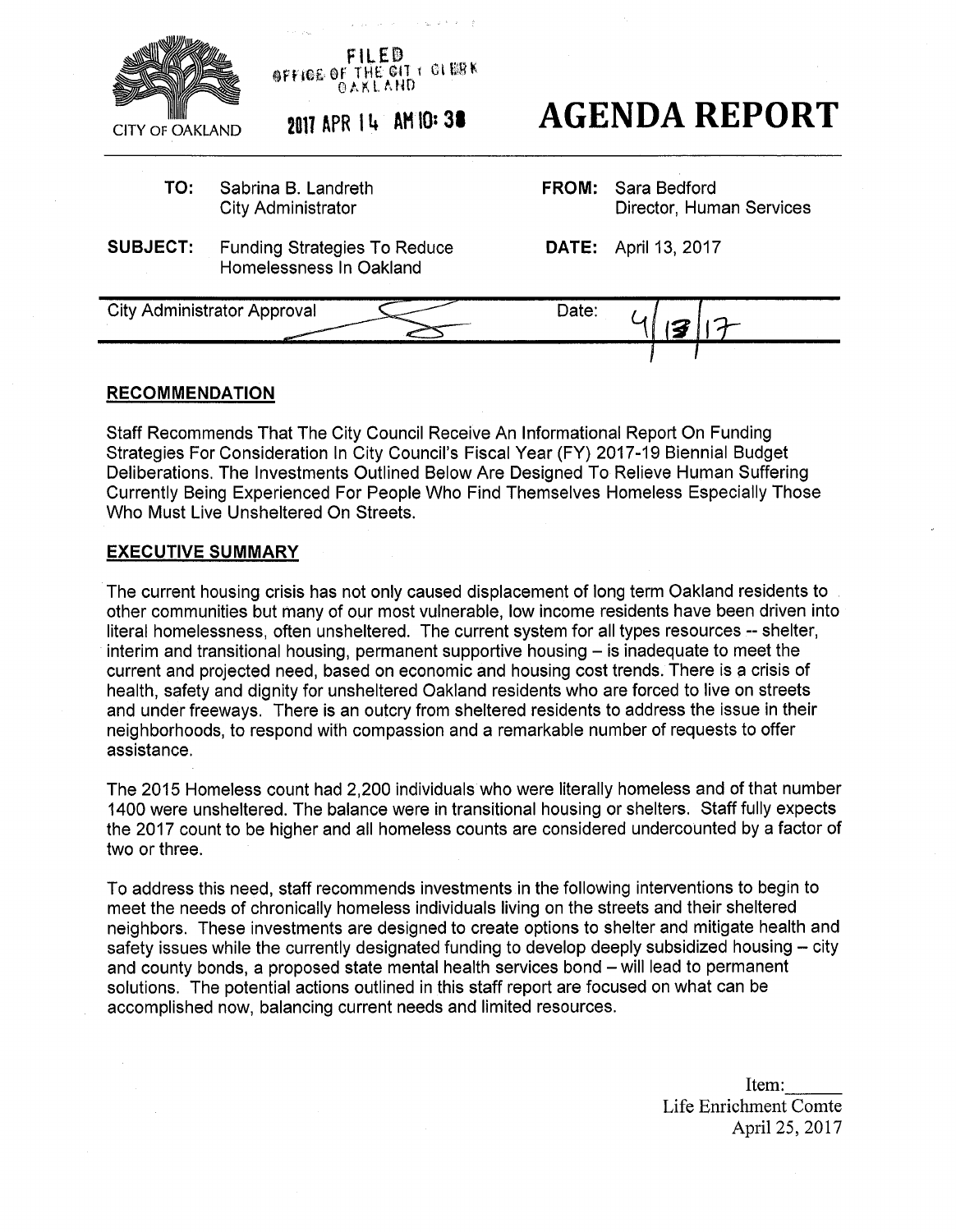| <b>Potential Strategy</b>                                                                        | <b>Estimated Cost</b>                                                                                                                                                                               | <b>Notes</b>                                                                                                                                                                                                                                                           |
|--------------------------------------------------------------------------------------------------|-----------------------------------------------------------------------------------------------------------------------------------------------------------------------------------------------------|------------------------------------------------------------------------------------------------------------------------------------------------------------------------------------------------------------------------------------------------------------------------|
| <b>Encampment Health and Safety</b>                                                              |                                                                                                                                                                                                     |                                                                                                                                                                                                                                                                        |
| Health and Hygiene Services in Place Projects                                                    | \$180,000/year                                                                                                                                                                                      | Creation of an additional 5 sites per year                                                                                                                                                                                                                             |
| Renew Shelter Emergency Ordinance                                                                | <b>None</b>                                                                                                                                                                                         | Facilitates expeditious implementation of<br>shelter/interim housing proposed here                                                                                                                                                                                     |
| <b>Private Sector Coordination</b>                                                               | Estimated \$137,000/year                                                                                                                                                                            | Staff person at the Program Analyst II level<br>Coordinate donations, landlords, etc.                                                                                                                                                                                  |
| Create formal interdepartmental teams with<br>specialization in homeless services                | TBD, costs may include<br>dedicated OPD and PWA<br>teams                                                                                                                                            | Staff of team includes: HSD, PWA, OPD,<br>Fire, Transportation, CAO                                                                                                                                                                                                    |
| <b>Interim Housing</b>                                                                           |                                                                                                                                                                                                     |                                                                                                                                                                                                                                                                        |
| Safe Haven/ Camping & Parking Sites                                                              | \$1,000,000 /year                                                                                                                                                                                   | 3 sites serving 40 people each at one time                                                                                                                                                                                                                             |
| Create second Henry Robinson-interim<br>housing tied to rapid permanent housing<br>placements    | \$2,000,000/ year for services;<br>leasing costs for non-city<br>owned building would be on<br>top of this amount. Building<br>acquisition possible through<br>housing bond funds from KK<br>or A1. | 137 beds, approximately 300 people<br>served over 1 year with 240 getting<br>housed; includes 6 months post<br>housing support (case management<br>and financial assistance)                                                                                           |
| <b>Permanent Housing Development</b>                                                             |                                                                                                                                                                                                     |                                                                                                                                                                                                                                                                        |
| Focus on rapid construction program models for<br>deeply affordable units                        | TBD by HCD, using new bond<br>resources                                                                                                                                                             | Stackable micro-units, purchase and<br>renovation of Single Room Occupancy<br>hotels and other similar buildings, etc.                                                                                                                                                 |
| Explore regulatory or financial relief for income<br>restricted second units such as tiny houses |                                                                                                                                                                                                     | Home owners could have rental units / tiny<br>homes tied to housing homeless residents.                                                                                                                                                                                |
| <b>Other Options/ Programs</b>                                                                   |                                                                                                                                                                                                     |                                                                                                                                                                                                                                                                        |
| <b>Coordinated Entry for Oakland</b>                                                             | County funded                                                                                                                                                                                       | Will result in expanded street outreach and<br>housing navigation (case management) for<br>the most vulnerable; should lead to<br>increased efficiencies                                                                                                               |
| Employment for unsheltered residents pilot                                                       | Estimate \$50,000 for 1 year<br>pilot, serving 45 individuals                                                                                                                                       | Explore program options that use<br>individuals who are homeless under<br>employment training e.g, at Safe Haven<br>sites                                                                                                                                              |
| Develop significant investment in capital costs and<br>services costs to address homelessness    |                                                                                                                                                                                                     | Explore strategies being used by other<br>cities including:<br>Public -Private campaigns (SF)<br>$\bullet$<br>Ballot Measures to create dedicated<br>٠<br>revenue stream for homelessness<br>(San Diego and Berkeley)<br>Sales Tax (LA)<br>٠<br>Air B&B tax (Portland) |

The chart below outlines the recommended actions and their costs.

Any strategy that the City adopts to address homelessness must ensure that resources and interventions are targeted to the people most likely to benefit from them. Attachment A provides a rough estimate of the breakdown of high, medium and low need individuals who experience homelessness in Oakland. Attachment A- Modeling levels of need .docx

Addressing homelessness in Oakland is occurring in the context of changing policies at the county and federal level. At the county level, significant resources are being added to the existing homeless services infrastructure. These resources are targeted to people with the highest levels of need (as described in Attachment A) and to increase system efficiencies. The strategies outlined in this report are designed to be complementary to the county efforts as well as provide a broader reach within Oakland - addressing a wider population of homeless individuals (including high, medium and low need) and keeping in mind the specific needs of

Item:

LE Committee April 25, 2017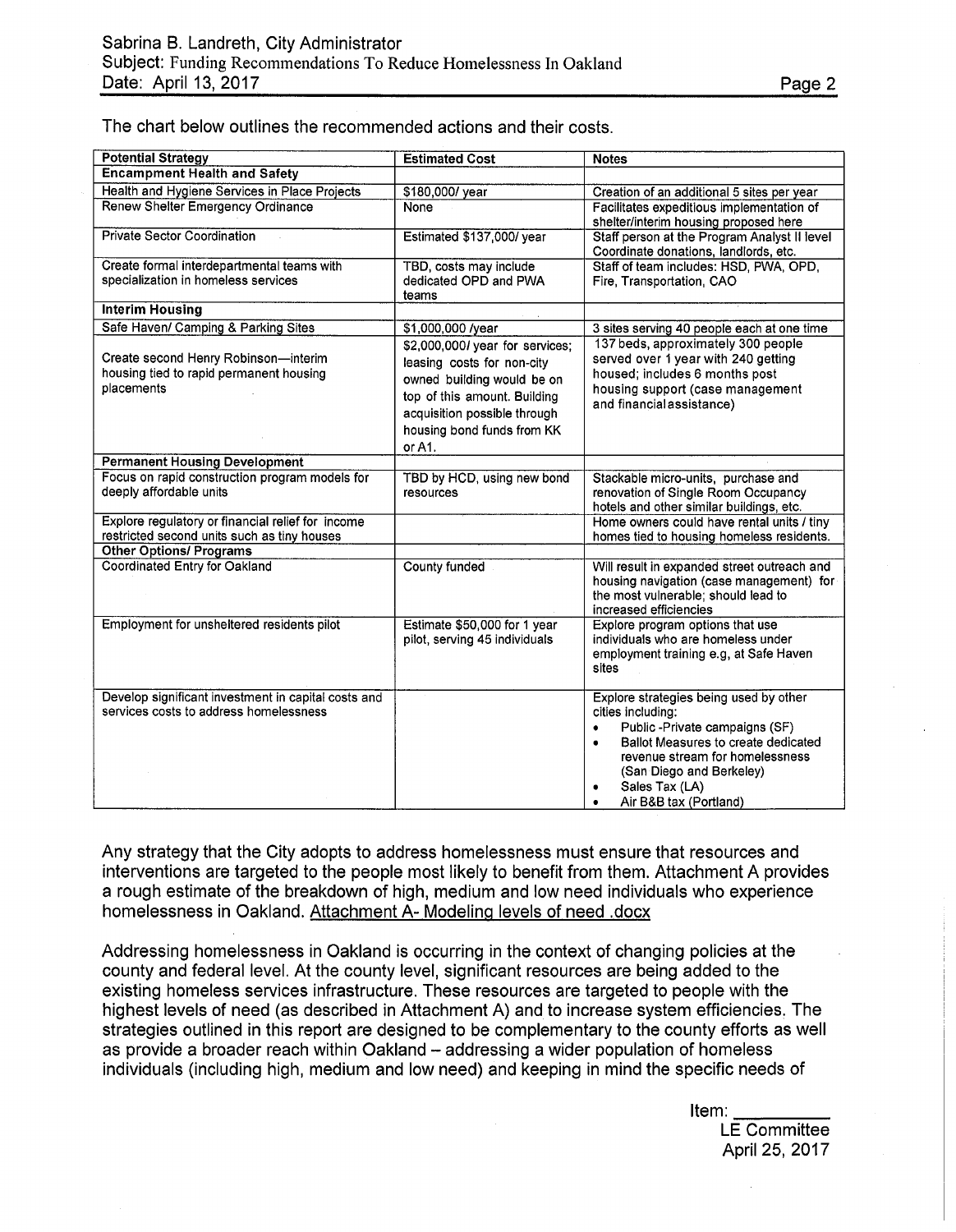Oakland, with its high numbers of unsheltered homeless individuals, high numbers of encampments, and the significant impact of homelessness on the City's housed residents.

## **REASON FOR URGENCY**

The last homeless Point In Time Count, conducted in January 2015, found 1384 individuals sleeping on the streets of Oakland on any given night. These numbers were widely assumed to be an undercount at the time and, although the 2017 numbers are not available yet, it is very possible that the Point In Time count numbers will increase. Additional recent events including the pending closure of the services in place site at  $35<sup>th</sup>/Magnolia$  (displacing 40 homeless individuals), the pending closure of the City's main Winter Shelter (displacing 65 homeless individuals), and the fire at 2551 San Pablo (displacing over 100 individuals from an existing building that was deeply affordable) have served to highlight the crisis nature of this issue. While there is some relief on the horizon in the form of extremely low income units to be built or rehabbed through the recent county and city bond measures, there is an urgent need for more City focused actions to address this problem.

## **BACKGROUND** *I* **LEGISLATIVE HISTORY**

Just as the reasons for homelessness are diverse and complex, the solutions to homelessness are similarly varied. No single response will work effectively given how people come into and stay homelessness. That said, there are demonstrated federal, state and county strategies that we know work in Oakland and can alleviate this crisis.

In the past two years, the City Council has received 3 reports about homelessness in Oakland. These include:

- A September 29, 2015 report regarding the Winter Shelter Strategy for FY 2015-2016. .AWinter Shelter 2015\85845 CMS - winter shelter 15-16 staff report.pdf
- A January 7<sup>th</sup>, 2016 report with additional information on the Homeless Crisis in the City of Oakland . ..\Homeless Investments 2016\Published Homeless Crisis Rpt Jan19CC.pdf
- ADecember 2016 informational report on Homelessness was submitted to the City Council ..\Compassionate Communities\final reso and report\Homeless Encampments-Compassionate Communities report.pdf

All of these reports have recommended some combination of strategies to address the short term, medium term and long term solutions to homelessness. These reports have resulted in the City Council providing additional funding to enhance and expand existing strategies to respond to this problem. This report on homelessness echoes many of the recommendations presented in previous reports and recommends specific interventions for funding including immediate strategies to address encampments and a request to replicate an existing, successful interim intervention model. In addition, it addresses some specific items as requested by the Council including:

- Information On Coordination with State, County and other jurisdictions
- Progress On Identifying Land For A Sanctioned Encampment
- Status And Feasibility Of Tiny Homes As A Partial Solution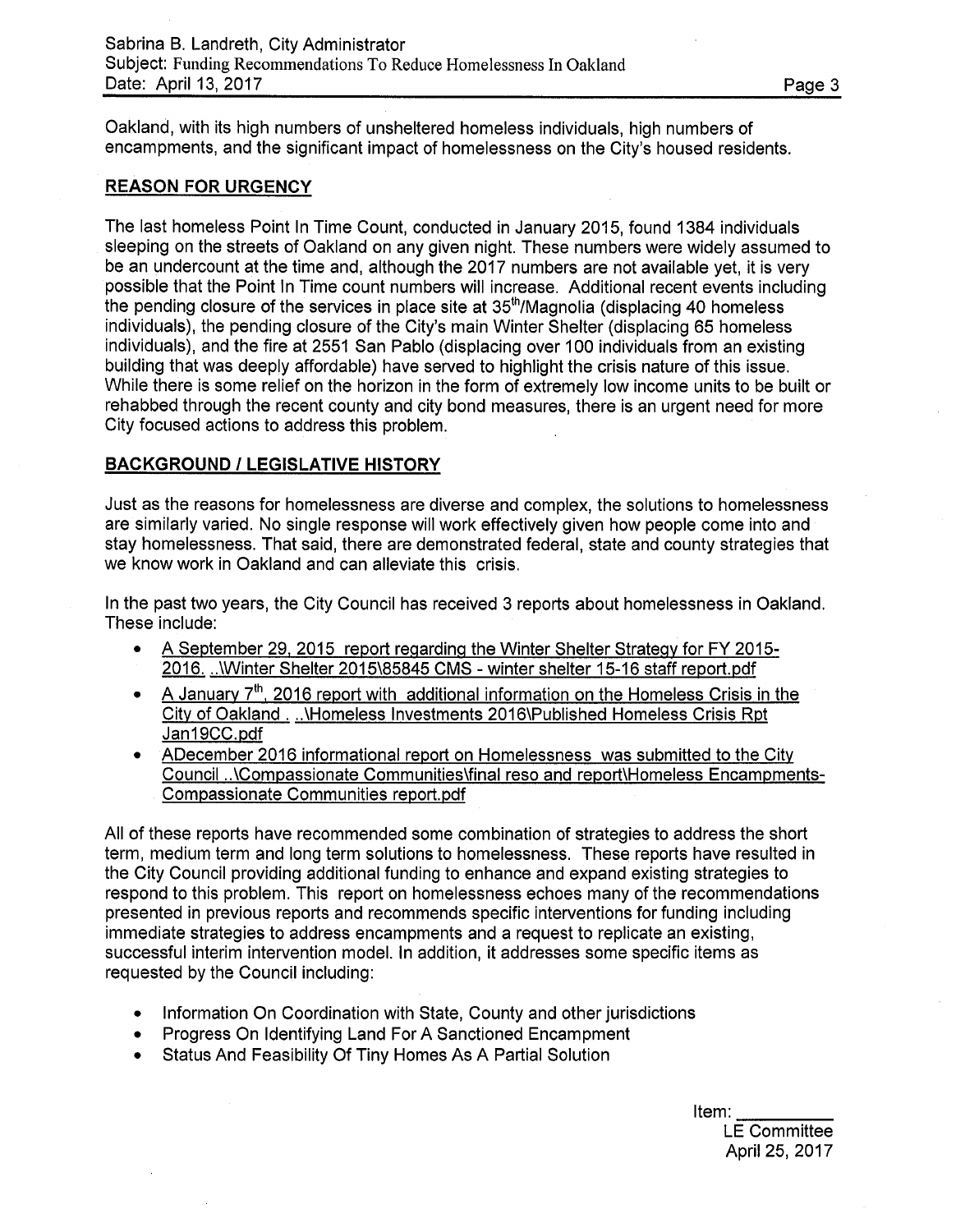- Number Of Beds In Oakland-Based Shelters
- Other Solutions That The Administration Deems Worthy Of Consideration
- Point-in-time" results of the 2017 homeless count
- Information on using  $4557<sup>th</sup>$  Street to house homeless individuals
- Using hotels along MacArthur Blvd. for housing
- Involving the private sector to help address homelessness

## Changing Federal/County Landscape of Strategies to Address Homelessness

## *Coordinated Entry*

Coordinated Entry is a standardized method to connect people experiencing homelessness with the resources available in a community. The US Department of Housing and Urban Development (HUD) has mandated that all communities implement a coordinated entry system as their method for distributing resources including emergency shelter, interim housing, rapid rehousing, and permanent supportive housing. See Attachment B: Definition of Housing Interventions.

## *Prioritization*

Prioritizing chronically homeless people with the highest levels of needs for available resources is a core aspect of a coordinated entry homeless system. The shift from a system of first come, first served to one that prioritizes people based on chronic homeless status and vulnerability is designed to significantly reduce the numbers of unsheltered homeless individuals.

## *The Case for Coordinated Entry*

Most jurisdictions, like Oakland, do not have enough services, housing, or funding to end homelessness in their communities. Prioritization focuses limited resources on those with the most barriers to housing, who also use the most resources within the system (e.g. are the most costly to serve given the lack of coordinated entry such as numerous emergency room visits rather than connecting individuals to the right type of health care to address needs). These individuals are most affected by homelessness and are the least likely to successfully find housing on their own. Over time, as the system houses people with the highest barriers, resources are freed up to serve those with lower barriers.

## *What exists now*

- The City of Oakland began implementing coordinated entry for homeless families in November 2015.
- The City of Berkeley began implementing coordinated entry for all homeless populations in January 2016.
- In 2016, Alameda County Health Care Services Agency began implementing a coordinated entry system, called Home Stretch, which is the single access point countywide for the system's most intensive housing and supportive services (permanent supportive housing).

## *Next Steps*

Alameda County Health Care Services Agency (Whole Person Care Funding), Everyone Home, and the County Housing and Community Development Department are in the process of investing resources throughout the county to implement the strategies discussed above. The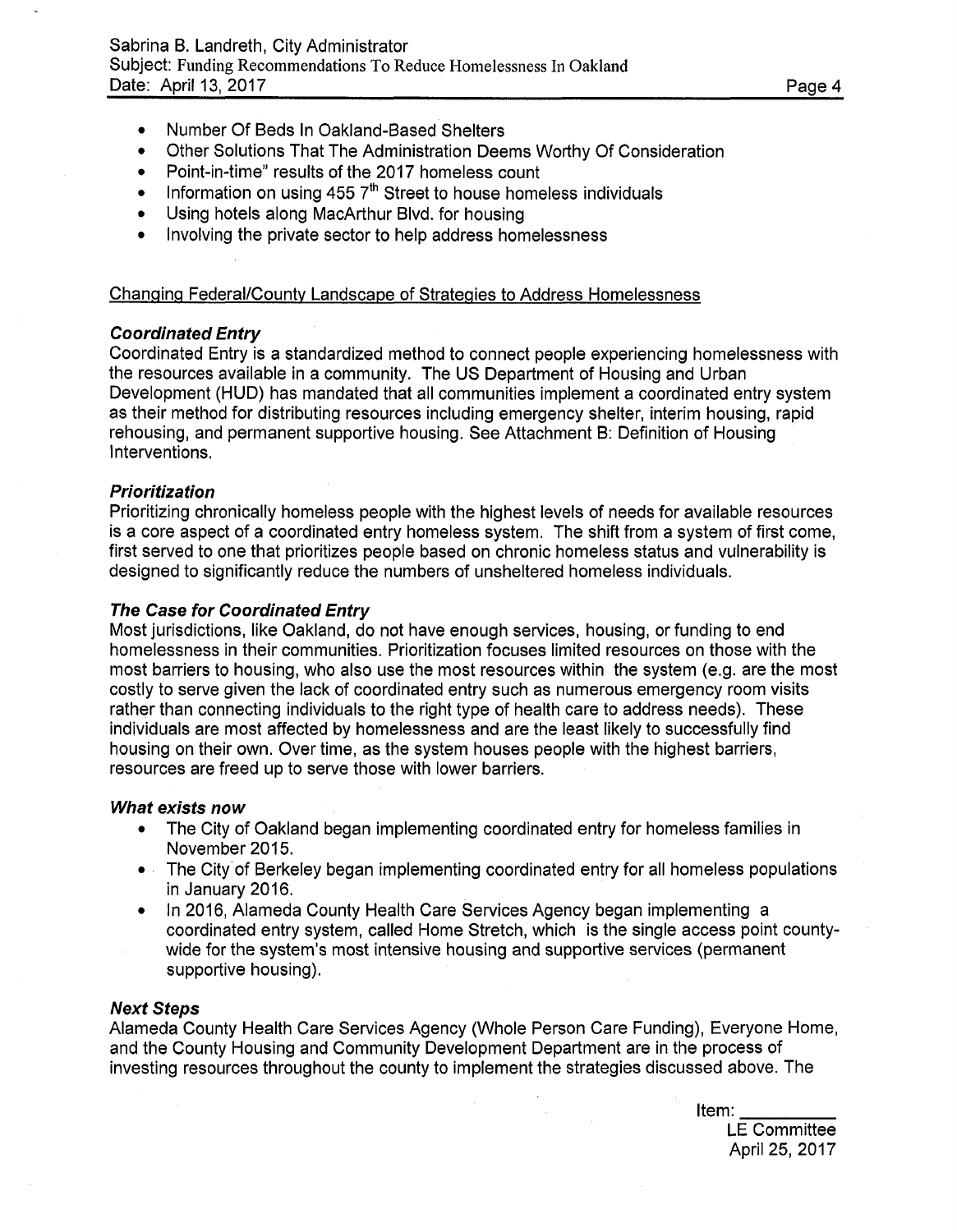goal is to launch a coordinated entry system for all homeless populations in the county by September 2017. HSD applied for funding to implement coordinated entry in Oakland. Regardless of whether Oakland or another entity is awarded CES, it will lead to an increase in street outreach, assessment and housing navigation and eventually fewer unsheltered people.

## **ANALYSIS AND POLICY ALTERNATIVES**

### **IMMEDIATE STRATEGIES TO ADDRESS ENCAMPMENTS**

#### *Health And Hygiene Services In Place*

While housing is the end goal in addressing homelessness, there is also value to improving basic quality of life for people experiencing homelessness while they remain unhoused. In March, 2017, the City began a pilot intervention on Wood Street between 24<sup>th</sup> St. and 26<sup>th</sup> St to provide health, hygiene and safety interventions to an encampment. K-rails were placed to protect homeless residents from nearby traffic; portable toilet and wash stations and regular garbage pickup have been provided to address health and hygiene needs. Street outreach and street based case management, while not specifically increased for this site, continues to be available through existing services. There are many encampments around the City which could benefit from similar interventions. Each intervention costs approximately \$25,000 to set up and maintain for a year, which includes the cost of k-rails and portable toilets. These interventions target all people living in an encampment regardless of their level of need and have a positive impact on both the homeless and housed residents in an area. These interventions are not a solution to homelessness. Rather they are a way to manage the current crisis in the short term.

**The City Council could consider funding for the creation of 5 additional Health and Hygiene Services In Place projects in FY 17/18 and 5 additional sites in FY 18/19 for a cost of \$180,000 per year.** 

## *Renewal of Emergency Shelter Crisis Ordinance*

The foundation for implementing many of the ideas discussed in this report rests on having city planning, zoning, building, and life-safety codes that support these interventions for addressing homelessness. On January 5, 2016 the City Council adopted Ordinance 13348 C.M.S declaring a shelter crisis in Oakland. That ordinance expired in January 2017. California Government Code section 8698 et seq. - Shelter Crisis - states that upon a declaration of a shelter crisis state or local provisions prescribing *"standards of housing, health, or safety shall be suspended to the extent that strict compliance would in any way prevent, hinder, or delay the mitigation of the effects of the shelter crisis."* The code further states that a jurisdiction *"may, in place of such standards, enact municipal health and safety standards to be operative during the housing emergency consistent with ensuring minimal public health and safety."* 

**The emergency shelter crisis ordinance can be renewed once specific proposals are specified and it can contain specific language related to implementing California Government Code section 8698 et seq.** In addition, while California Government Code sections 8698 et seq. refers only to property owned by a political subdivision which *"includes the state, any city, city and county, county, special district, or school district or public agency authorized bylaw"* **The City Council may also explore broadening its emergency ordinance to include private property which is employed in the use of alleviating homelessness.**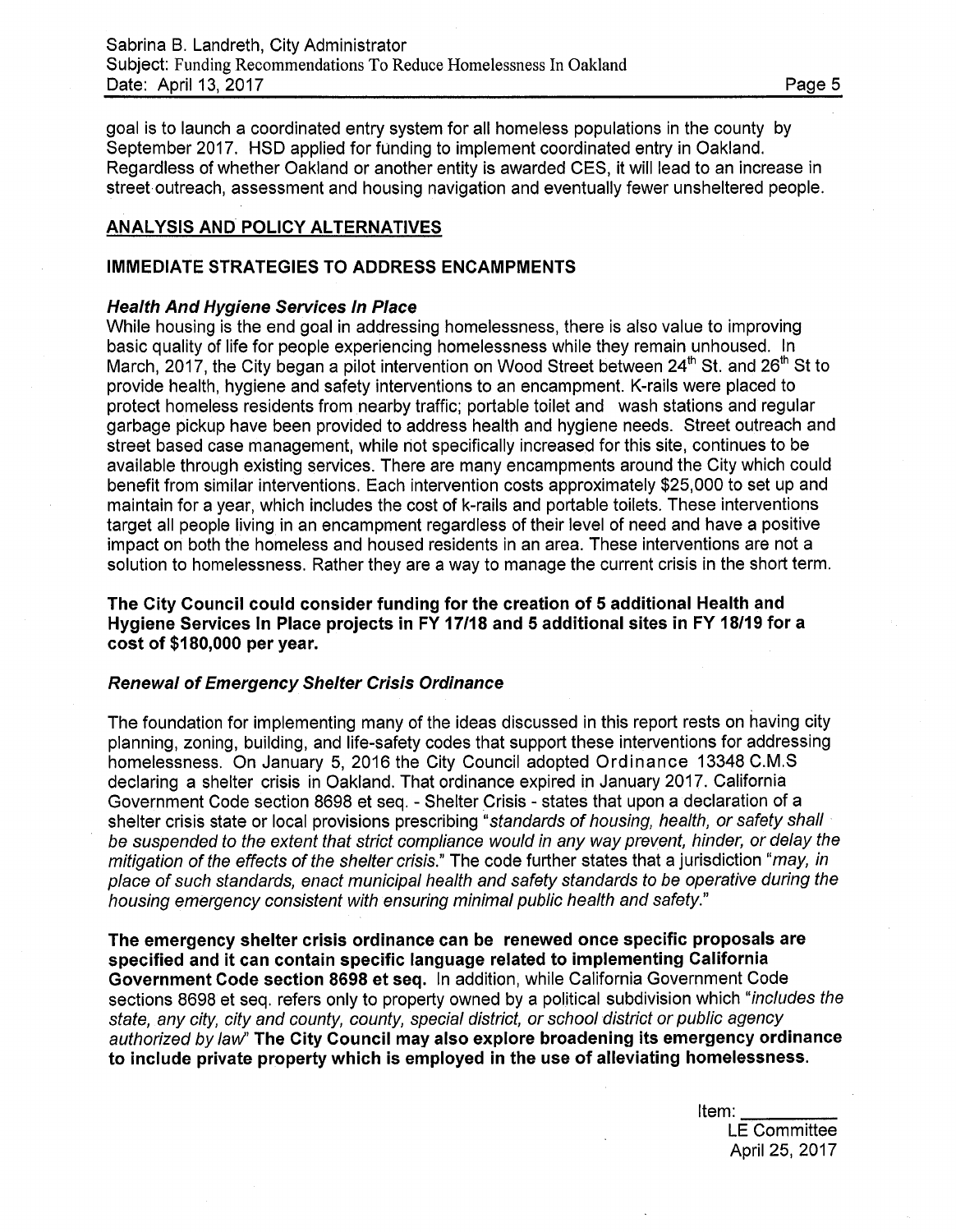# *Private Sector Collaboration*

HSD recognizes that the City and its nonprofit partners cannot solve homelessness on our own. HSD's vision is to create a collective response to homelessness that involves a broad swath of the community. The City could solicit community involvement and have the internal capacity to manage community partnerships more effectively.

## **The City Council could consider funding a position, or contract with a Community Organization to manage all aspects of community partnerships including:**

- Organizations/ Faith Based Organizations/ Individuals who want to provide goods, services, or volunteers on one-time or ongoing basis
- Raise private funds, from foundations, businesses, corporations and wealthy individuals (throughout the Bay Area, and beyond) to support the programs and projects associated with Oakland's efforts to address homelessness.
- Engage merchant, business and other local associations such a Lions Club to get involved in addressing homelessness
- Create a Fund-A-Structure effort cost out and then fundraise privately for structures and other capital costs associated with Oakland's efforts including: health and hygiene interventions, sanctioned sites, safe parking/safe camping, and more permanent structures such as a second HFSN.
- Engage contractors, builders, unions, and others to volunteer labor to set up temporary sites and structures where feasible.

A city staff person in this role would cost approximately \$137,000. There also may be grant or foundation funding available for such a position.

## *Explore Dedicated Oakland Police Department Officers- Homeless Engagement Officers*

HSD and OPD are actively discussing the possibility of having dedicated Homeless Engagement Officers. Many communities around the country are using dedicated police officers as part of their strategy to address homelessness. These officers develop expertise in homelessness and related issues for both homeless individuals and surrounding, sheltered neighbors. The positions would be similar to officers assigned to schools or particular traffic beats who develop areas of expertise and skill sets with subject matter expertise because of exposure to that set of certain tasks and populations.

The primary role of the Oakland Homeless Engagement Officers would be to build and maintain trusting relationships with homeless residents of Oakland; work with city and county agencies, nonprofits, and community groups to provide targeted services for those in need while addressing quality of life concerns in the communities; work on site with the Department of Public Works when encampments are cleaned or removed; provide enforcement to prevent re-encampment in designated areas; and to provide a sense of security to homeless encampment residents and to nearby housed residents.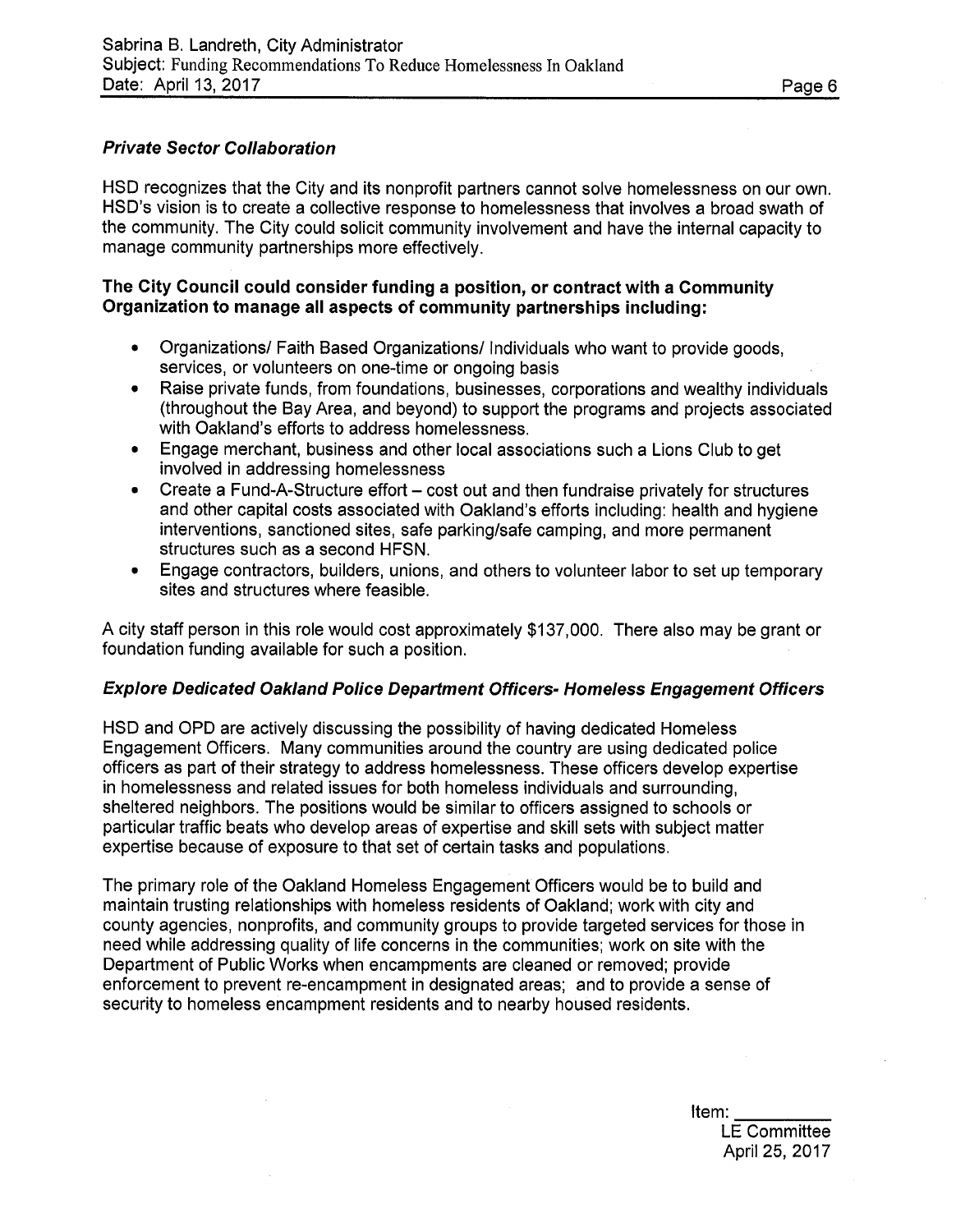**This option will continue to be discussed and considered, given other OPD priorities and staffing. A report back to Council could be considered with the 2017-19 budget deliberations during May and June.** 

## **INTERIM HOUSING WITH EXTREMELY LOW BARRIERS TO ENTRY, INTENSIVE SERVICE DELIVERY**

## *Safe Havens: Camping/ Parking*

In addition to the Health and Hygiene interventions described above, staff recommend providing additional, deeper services at existing encampments and at locations set up by the city. Safe camping/parking sites are a platform from which services can be delivered and housing goals achieved.

## *Safe Haven Work to Date: Compassionate Communities*

The Compassionate Communities Pilot Program was described in detail in the Homeless Encampments/Compassionate Communities report which was presented to the Council in December 2016. A summary of the project, its outcomes, and lessons learned is below.

### **Situation**

- 
- In October 2016, the encampment at 35<sup>th</sup> St. and Peralta had a cohort of 40 individuals who had been there regularly for over a year.
- The goal of the pilot was to end unsheltered homeless status for individuals in the pilot site within 6 months
- Unsheltered residents were provided with:
	- o Intensive housing navigation (case management)
	- o Linkages to housing programs
	- o Portable bathrooms and hand-washing stations
	- o Garbage pick-up

## **Successes (as of 4/1/17)**

#### Impact on homeless individuals

- **24 clients of the original cohort have been housed** 
	- o 8 have moved into permanent housing
	- o 16 moved into transitional housing at the Housing First Support Network (HFSN)
- 6 of the original cohort remain at the site
- 7 of the original cohort have left the site and are not locatable
- 3 are currently incarcerated
- Most residents of the site demonstrated increased engagement in services

#### Neighborhood Impacts:

• Significant reduction in incidence of illegal dumping and garbage build up within & surrounding the site.

Item: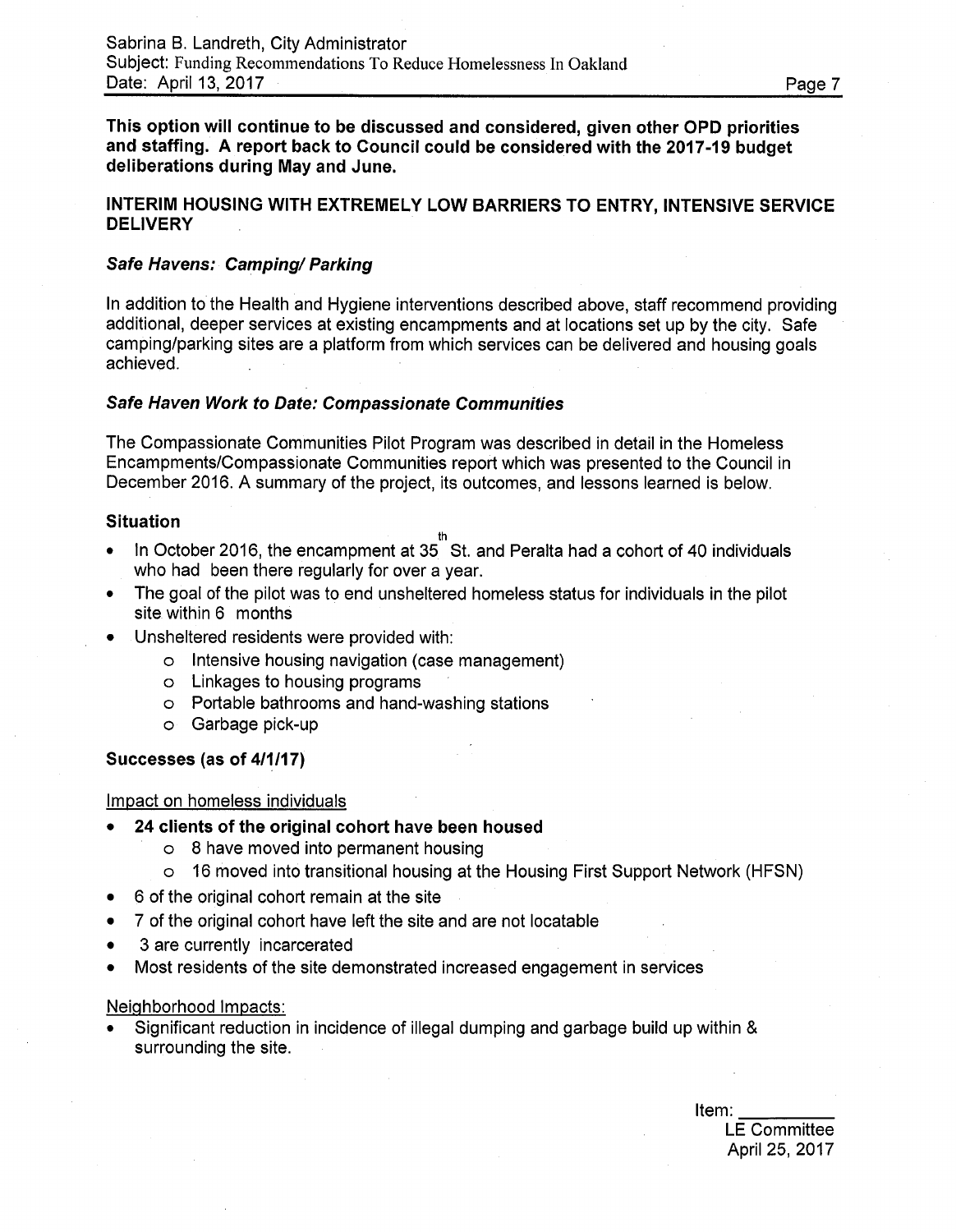• Significant reduction in the incidence of hazardous health conditions for the housed community and unsheltered residents within & surrounding the site (human waste debris, syringes, etc.)

## **Lessons Learned**

- Nearly half of the campers were housed in the first two months. With the right type of housing options, a surprising number of people were ready to quickly to move indoors. The HFSN was the primary source of housing for this pilot and needs to be expanded (see below).
- Site control is essential to managing who comes in and out of the site if eventual closure within a time certain is the goal to prevent backfill. Any sanctioned site must have this element and there is a cost to assuring that time frame is met.
- There is a subset of people (about 20%) who may take much longer to engage in services and housing options
- Intensifying housing navigation services (housing case management) was key to providing the support to come inside.
- Campers were responsible for and maintained the cleanliness of the site and were supportive of the effort. However, the site was not completely self-governing.
- Housed residents were grateful for immediate cleanliness improvements but still want encampments to be moved. Drug dealing and drug use is most often cited as chief complaints.
- Management of this project has created strong partnerships across multiple city departments (Human Services, Public Works, OPD, Traffic, and City Administration). There is now a core group of people from each of those departments who are a de facto homelessness team.
- Having dedicated OPD officers has been successful. It enabled enforcement of a no camping zone outside of the site, allowed OPD to become well versed in homelessness issues, and allowed people at the site to interact with OPD in a very different way. There has been increased OPD presence and engagement at other homeless encampment interventions as a result of this partnership.
- Shared talking points were critical for all parties. Regular and consistent messaging to sheltered and unsheltered residents was vital.

## **Next Steps**

The pilot site was scheduled to be closed at the end of March, 2017. The City was hoping to obtain a second site where anyone still at the 35<sup>th</sup>/Peralta site could move when the pilot site was closed. Although only 6 people from the original cohort remain at the pilot site, the spaces have been backfilled by other homeless individuals and there are currently around 40 people still in this location. At the time of this writing, the City is assertively pursuing a lease with Caltrans for another site that can be used as a Safe Camping location and the pilot project remains in place for the time being.

## **Safe Haven: Camping Parking**

The City is actively looking for locations to situate **three longer term safe camping/safe parking sites.** In addition to the Caltrans lot mentioned above, the Department of Real Estate has compiled a list of city owned properties, including vacant lots and parks that could potentially be used for this purpose. Staff is reviewing the list to find feasible locations.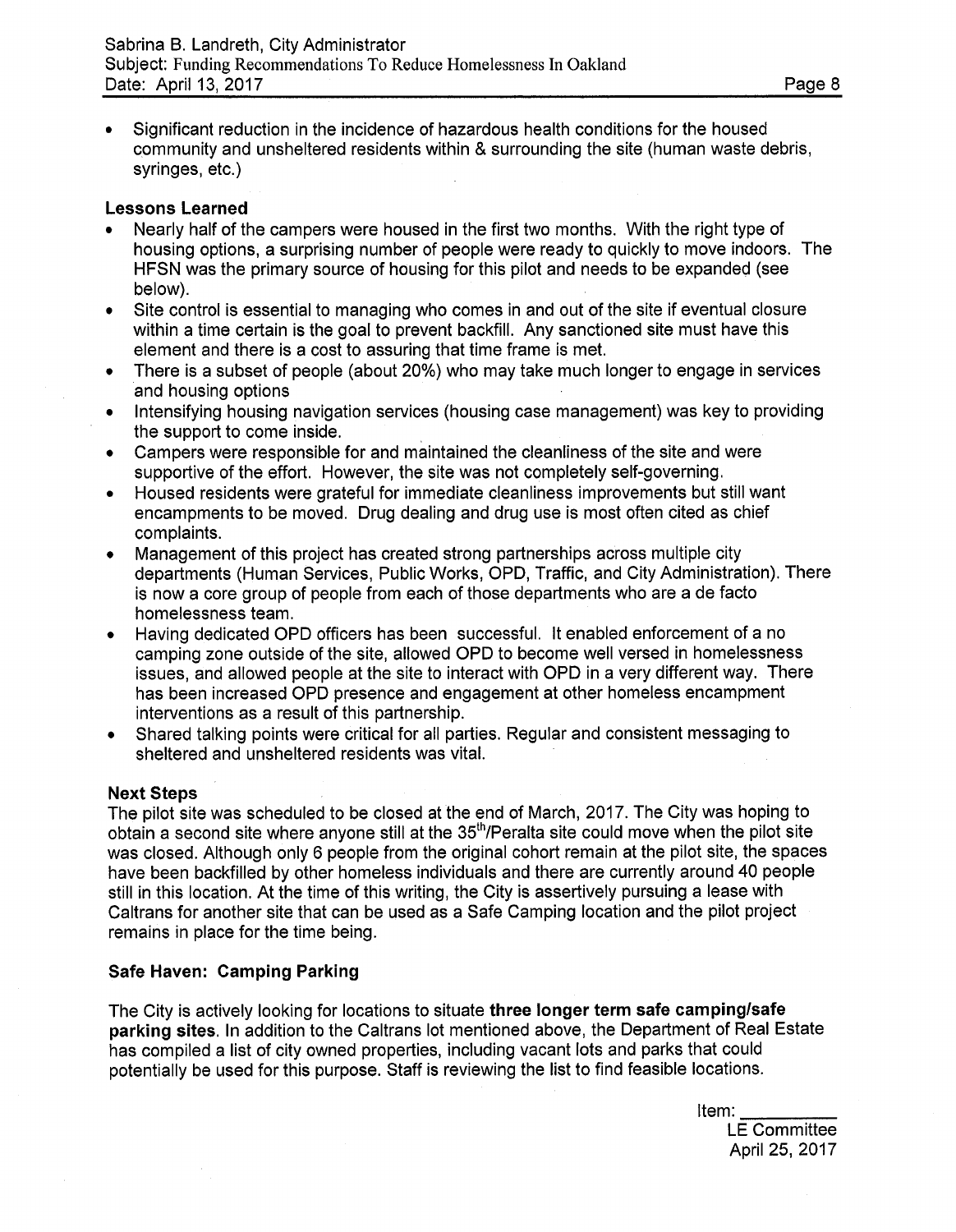Locations for safe camping/safe parking will be identified so that the impact to the surrounding community can be managed and a cleaner and safer environment for housed and unhoused residents can be maintained. These sites could provide "services in place" if a current encampment location is conducive to the models below. Alternately, new sites may be identified and people will be invited to participate in programming at the new locations.

The new safe camping/parking projects would have similar aspects to the initial Compassionate Communities Pilot, and will incorporate our learning from that pilot as well as a stronger alignment with County and HUD policy regarding coordinated entry and prioritization. We note again that dedicated and consistent support and intervention services are essential to this approach and involve an ongoing City cost.

## **If the Council moves forward with such an approach, the three sites could be used in the following ways:**

- 1. A site will operate as safe camping and be in alignment with the coordinated entry process, serving individuals who are chronically homeless with the highest levels of needs. The intention is not to be geographically specific in targeting people but to use the coordinated entry and prioritization processes to offer spaces to the most vulnerable, chronically homeless individuals. Access to housing resources will be allocated through the coordinated entry/prioritization process. This site will provide a safe space for people to stay while they work intensively with their Housing Navigators (case managers) to get referred to Home Stretch for Permanent Supportive Housing. As clients become housed, new, high needs clients will move into the site. We anticipate that a site for high needs individuals can serve 40 individuals at any one time, with 65% of the individuals (26 people) becoming housed over the course of the year. As people exit for housing, additional people will move in.
- 2. A site will operate as safe camping and will have a geographical focus with specific existing encampments invited to participate. This site will serve individuals with a range of needs. We anticipate that this site will serve 40 people at a time for up to 6 months. Access to housing resources will be allocated through the coordinated entry/prioritization process meaning that some residents will receive homeless specific housing assistance and others will be assisted to increase income, access mainstream housing, and/or reunify with friends and family. Not all people will end their homelessness through this strategy.
- 3. A site will operate as a safe parking location. This site will prioritize families who are living in their cars as well as other vehicle dwellers as space permits. Access to housing resources will be allocated through the coordinated entry/prioritization process meaning that some residents will receive homeless specific housing assistance and others will be assisted to increase income, access mainstream housing, and/or reunify with friends and family.

Similar to the Compassionate Communities pilot, these sites will have Portable toilets, wash stations, and regular garbage pickup. Since the need for site control was a major lesson learned in the pilot, it would be most effective for the City to contract with a nonprofit agency to provide some site management activities (coordination with other service providers, weekly community meetings, managing site cleanliness ) and with a security company to provide 24 hour security, thus ensuring that the sites are only occupied by designated people.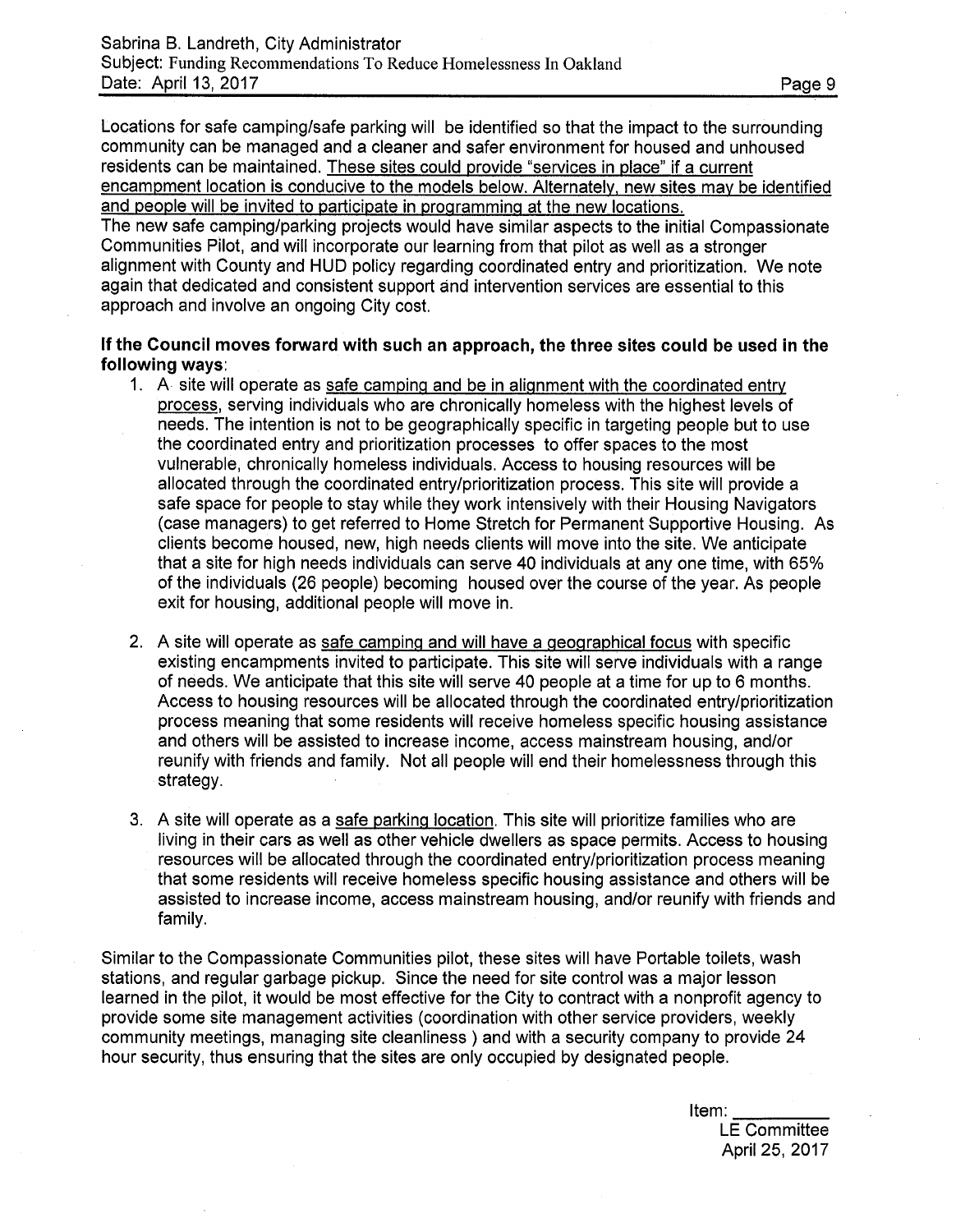The City will also contract with a nonprofit agency to provide intensive street based housing navigation services to residents of a site. While the expected new county money will fund an increase in street based housing navigation throughout the City, those funds will be targeted only to the highest needs individuals. Housing Navigation services, funded by the City and provided as a part of these safe camping/safe parking projects, would be available to any individual of the encampment including medium and low need individuals.

Safe camping sites could use individual tents as their housing or could use more substantial modular units (such as Tuff Sheds) that have doors and windows and can accommodate two people. Tents have the advantage of being able to accommodate individuals living separately and modular units have the advantage of being more durable and offering more weather protection and security. In practice, tents and modular units could be used interchangeably. However, staff recommends using modular units due to their weather protection, durability, stability, and capacity to create an organized arrangement.

**Funding for up to three, year-long pilot sites would cost \$1,000,000/ year. The recommendation requires identification of appropriate land, ideally city owned or leased. Staff is actively assessing options.** 

### *Creation of a large, low barrier, interim housing program - A second Henry Robinson/Housing Fast Support Network (HFSN)*

The HFSN, is a 137 bed Interim Housing program that serves people who enter directly from the streets. All people entering the Henry are homeless, extremely low income and nearly half have serious mental illnesses. Many also suffer from alcohol abuse, drug abuse, physical disabilities, and chronic health conditions. Overall, 80% report some form of disability. The HFSN is currently the main entryway into the homeless services system and the major path to get homeless people off of the streets in Oakland, especially for those in the West Oakland and Downtown areas. Each year, the program serves almost 300 people and successfully assists over 80% of their clients to end their homelessness and return to being housed members of the community.

In many ways, the HFSN operates like a Navigation Center in SF - taking people and their possessions directly from the streets for short term, interim stays. Staff requests that the City Council consider a second HFSN and that this facility be even more low barrier and more aligned with the SF Navigation Center model - creating a space that can accommodate groups of people, all of their belongings and their pets. **The cost of an additional large scale Interim Housing program is approximately \$2 million/ year in services and operating costs plus the cost of acquiring a building. Using a prefabricated building(s) on a city owned lot is one option that would help to keep costs down.** 

## **PERMANENT HOUSING DEVELOPMENT**

# *Feasibility Of Tiny Homes As A Partial Solution*

There is currently a great deal of interest in Tiny Houses as a solution to homelessness. Many communities around the country are using some form of Tiny Houses as part of their approach to addressing homelessness. However the definition of Tiny Houses can vary greatly from a limited interim structure to one which can be used for permanent housing.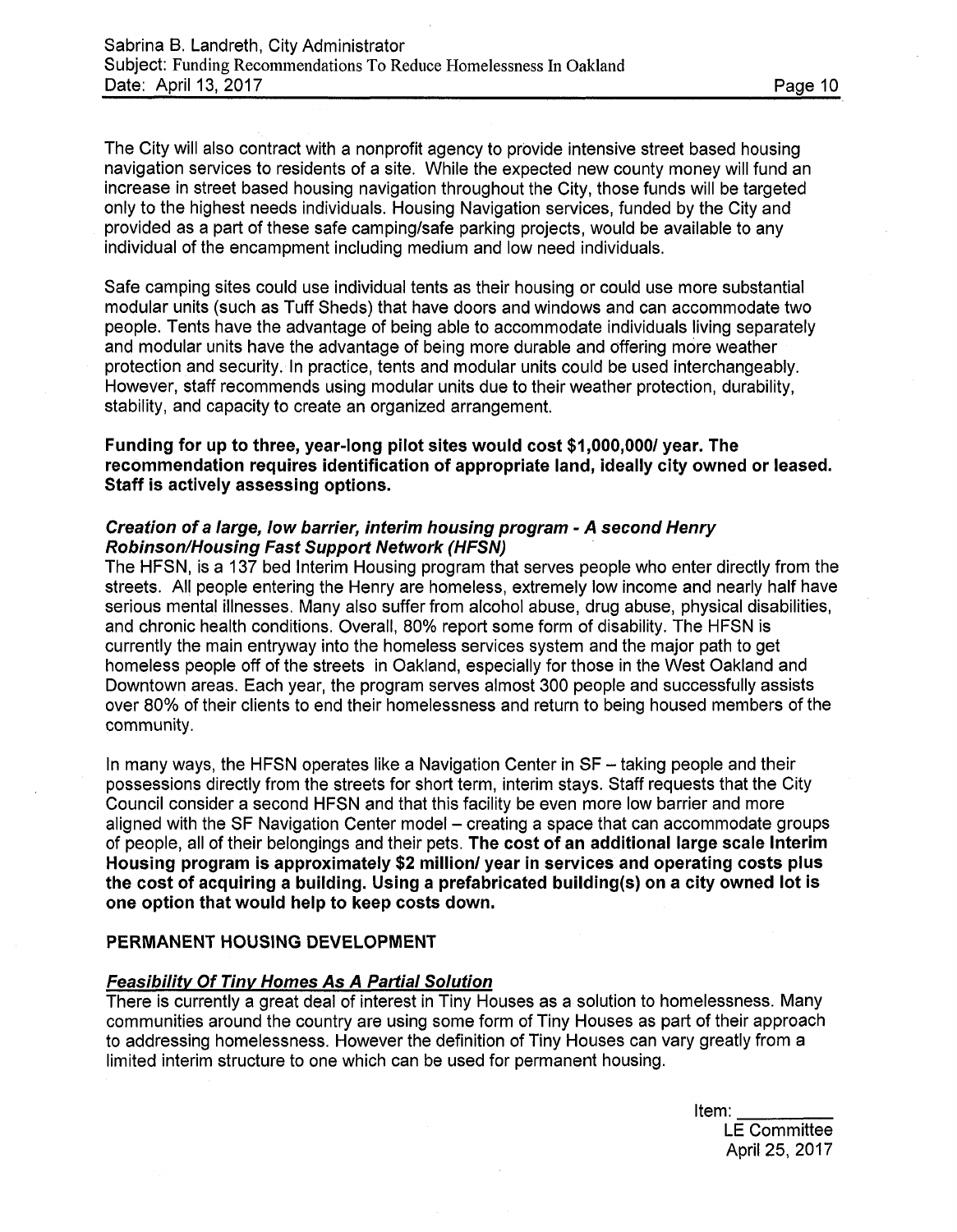Unlike many communities around the country which are using Tiny Homes as part of their approach to addressing homelessness, the City of Oakland does not have land available in the quantities that would allow stand-alone Tiny Homes to significantly impact the numbers of literally homeless people on the streets. However, HSD believes that Tiny Homes can play a role in addressing homelessness in Oakland in the following ways:

- 1. Tiny Homes for homeless college students: In the 2016-2017 mid cycle budget, the City Council added \$80,000 for Laney College to design and build two Tiny Homes prototypes. These prototypes, or other Tiny Home models, could be used to house homeless college students on land provided by the college.
- 2. Tiny Homes in backyards to house homeless individuals: Some communities around the country, such as Portland OR, have changed their zoning and other codes to allow people to place Tiny Homes in their backyards if the homes are used to house homeless households for at least 5 years. In Portland's model - which will be piloted this summer, homeless families will live in the homes rent free. In exchange for housing a homeless family for five years, the property owners will get a tax abatement and the tiny house which they'd eventually be able to use or rent out. This project is just beginning so its impact is not documented. Staff believes that this approach could be one approach for a segment of the homeless population who are fairly stable and do not need of intensive services. If the City Council wishes to pursue such a program, staff will need to complete more analysis and research regarding incentives and resolving other issues as well as figure out the likely financial costs to the City.
- 3. Stackable Units: To reach a density that will impact people who are literally on the streets, the City could consider stackable Tiny Homes. There are a variety of companies who are designing and building these units which can be put together quickly to create apartment building like complexes. These Tiny Homes could be used as Transitional/Interim Housing or as Permanent Supportive Housing. The County is currently increasing their investments in services connected to permanent housing, or tenancy sustaining services while the two recently passed bond measures may be able to provide capital dollars for the creation of stackable tiny homes, or micro units. Additional research and analysis is required to figure out costs and approaches to demonstrate feasibility.

#### Using 455 7<sup>th</sup> Street to house homeless individuals

The former Oakland City jail is vacant and has been for over a decade. While staff has not investigated this building specifically, there is concern about housing homeless individuals in a site formerly used as a jail, as well as the current physical condition and status of building systems. Homelessness is already stigmatized and often conflated with criminal activity. HSD feels that turning this facility into any type of homeless service would perpetuate that stigma and would be a deterrent to access for homeless individuals.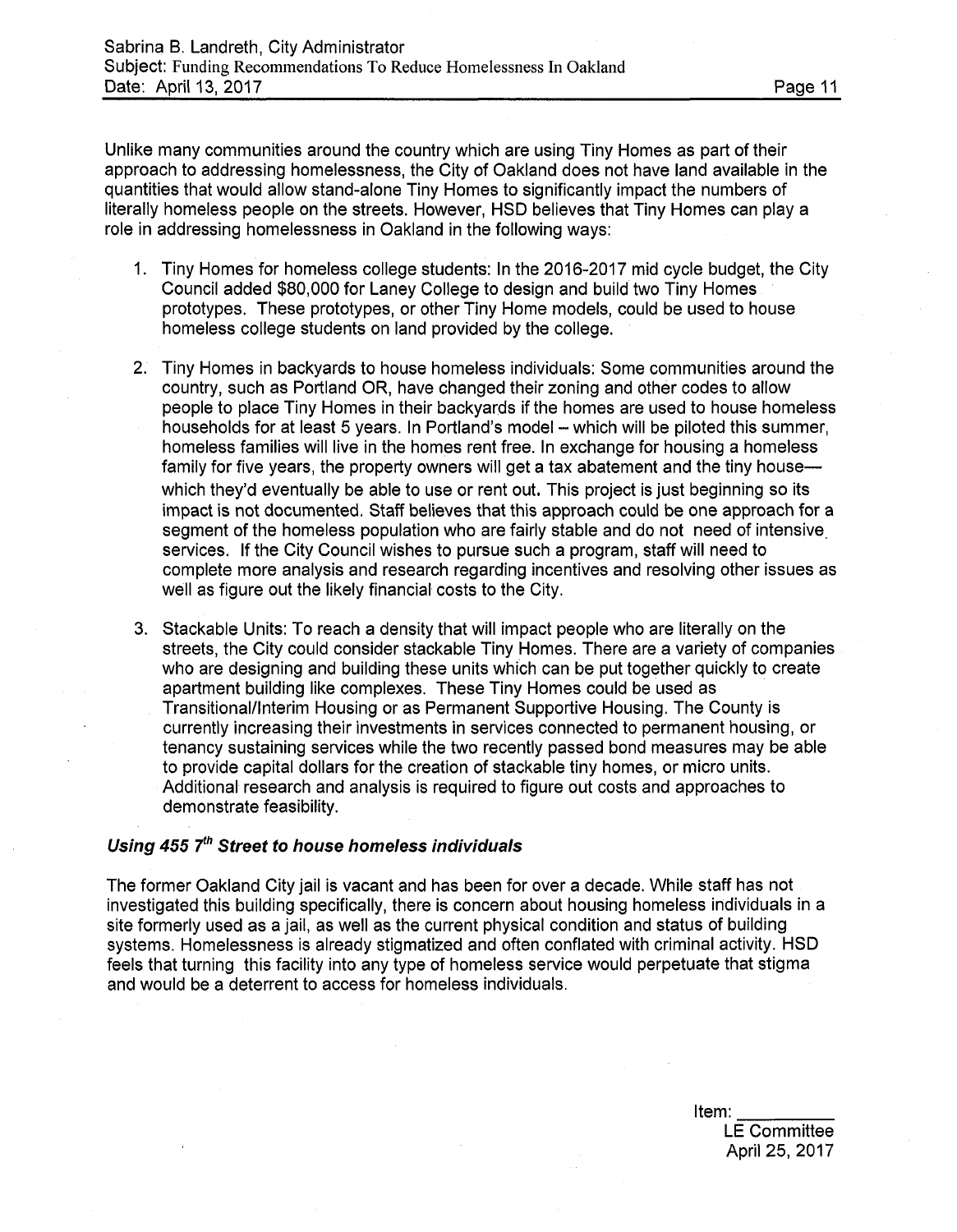## *Using hotels along MacArthur Blvd*

The City Administrator's office, in partnership with HSD and the Department of Housing and Community Development, has been looking into the feasibility of using hotels along MacArthur Boulevard for interim housing for homeless individuals. Currently, staff have made site visits to some of the hotels along MacArthur and have identified one hotel, the Twin Peaks, as a possible location for the City to master lease unit. In addition, other motels such as the Rodeway Inn in East Oakland are being explored as suitable housing. Staff is also looking into preservation/ conversion of Single Room Occupancy (SRO) hotels (e.g., Sutter, Mitchell, Claridge) as possible sites for permanent or interim housing. More assessment remains to be completed to determine the best use for these units in the City's continuum of homeless services.

## **OTHER OPTIONS**

#### *Employment Services/Job Readiness Training*

Staff recommends that funding be allocated for job readiness services which specifically focus on literally homeless people who are living in encampments. Job Readiness includes skills development such as coming to work on time, getting along with supervisors and co-workers, and completing assigned tasks. There are opportunities to use these skills in encampment clean up efforts and neighborhood beautification efforts,

**Funding for a pilot project is estimated at \$50,000/ year for one year to support 45 people in supportive employment, job placement as appropriate.** 

## **ADDITIONAL INFORMATION REQUESTED BY COUNCIL**

#### *Coordination with State, County and other jurisdictions:*

The City of Oakland's HSD work is tightly coordinated with larger countywide efforts to address homelessness in Alameda County. The City is an active participant in Everyone Home, the countywide effort to end homelessness in Alameda County. The City has participated in planning efforts for coordinated entry and intends to partner with the county once coordinated entry funding decisions are announced. In addition, in recent months the City and County have partnered in funding the Compassionate Communities pilot project to provide services at an existing encampment in West Oakland.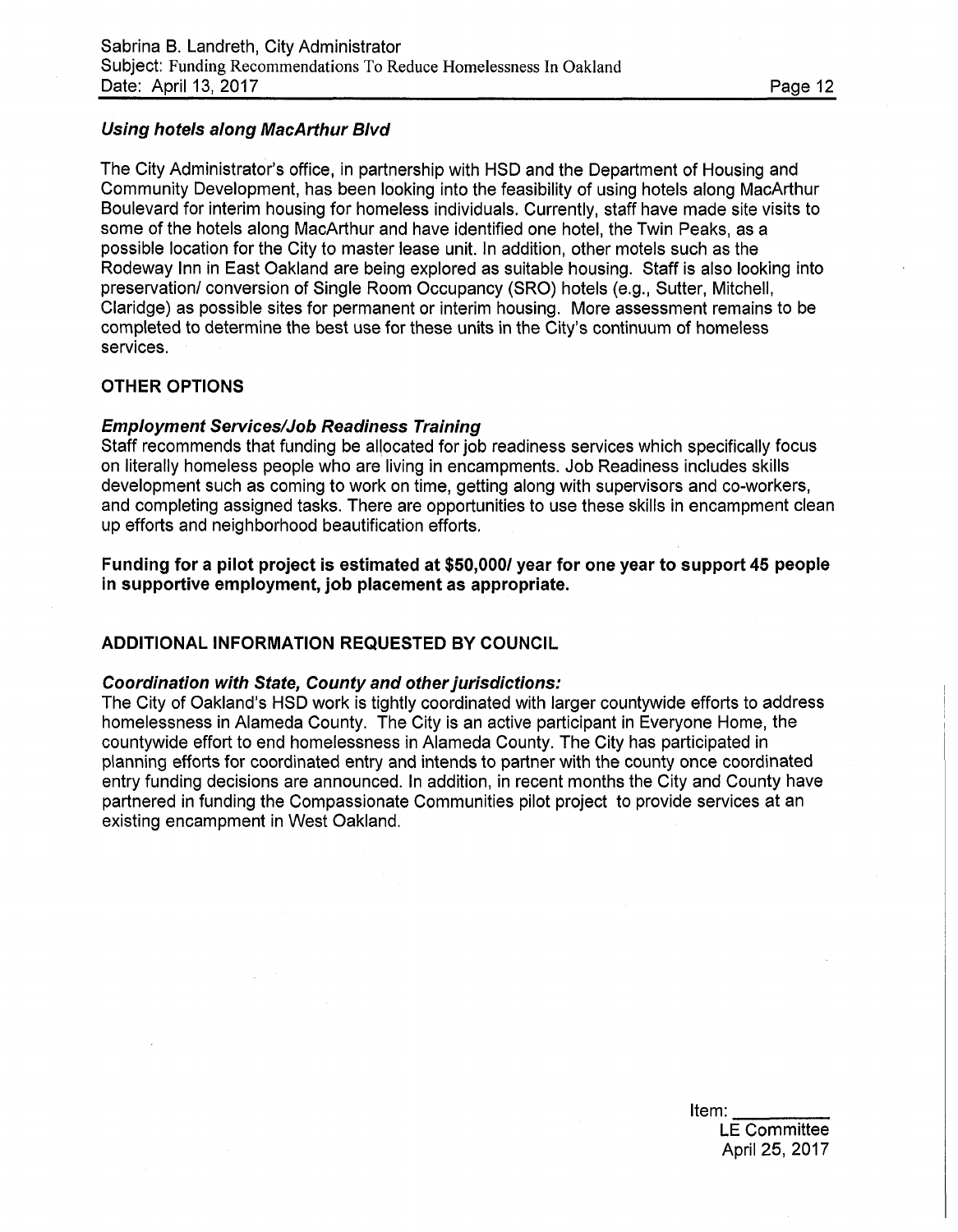## **FISCAL IMPACT**

| <b>Potential Strategy</b>                                                                        | <b>Estimated Cost</b>                                                                                                                                                                               | <b>Notes</b>                                                                                                                                                                                                                                                                   |
|--------------------------------------------------------------------------------------------------|-----------------------------------------------------------------------------------------------------------------------------------------------------------------------------------------------------|--------------------------------------------------------------------------------------------------------------------------------------------------------------------------------------------------------------------------------------------------------------------------------|
| <b>Encampment Health and Safety</b>                                                              |                                                                                                                                                                                                     |                                                                                                                                                                                                                                                                                |
| Health and Hygiene Services in Place Projects                                                    | \$180,000/ year                                                                                                                                                                                     | Creation of an additional 5 sites per year                                                                                                                                                                                                                                     |
| Renew Shelter Emergency Ordinance                                                                | None                                                                                                                                                                                                | Facilitates expeditious implementation of<br>shelter/interim housing proposed here                                                                                                                                                                                             |
| <b>Private Sector Coordination</b>                                                               | Estimated \$137,000/year                                                                                                                                                                            | Staff person at the Program Analyst II level<br>Coordinate donations, landlords, etc.                                                                                                                                                                                          |
| Create formal interdepartmental teams with<br>specialization in homeless services                | TBD, costs may include<br>dedicated OPD and PWA<br>teams                                                                                                                                            | Staff of team includes: HSD, PWA, OPD,<br>Fire, Transportation, CAO                                                                                                                                                                                                            |
| <b>Interim Housing</b>                                                                           |                                                                                                                                                                                                     |                                                                                                                                                                                                                                                                                |
| Safe Haven/ Camping & Parking Sites                                                              | \$1,000,000 /year                                                                                                                                                                                   | 3 sites serving 40 people each at one time                                                                                                                                                                                                                                     |
| Create second Henry Robinson-interim<br>housing tied to rapid permanent housing<br>placements    | \$2,000,000/ year for services;<br>leasing costs for non-city<br>owned building would be on<br>top of this amount. Building<br>acquisition possible through<br>housing bond funds from KK<br>or A1. | 137 beds, approximately 300 people<br>served over 1 year with 240 getting<br>housed; includes 6 months post<br>housing support (case management<br>and financial assistance)                                                                                                   |
| <b>Permanent Housing Development</b>                                                             |                                                                                                                                                                                                     |                                                                                                                                                                                                                                                                                |
| Focus on rapid construction program models for<br>deeply affordable units                        | TBD by HCD, using new bond<br>resources                                                                                                                                                             | Stackable micro-units, purchase and<br>renovation of Single Room Occupancy<br>hotels and other similar buildings, etc.                                                                                                                                                         |
| Explore regulatory or financial relief for income<br>restricted second units such as tiny houses |                                                                                                                                                                                                     | Home owners could have rental units / tiny<br>homes tied to housing homeless residents.                                                                                                                                                                                        |
| <b>Other Options/ Programs</b>                                                                   |                                                                                                                                                                                                     |                                                                                                                                                                                                                                                                                |
| Coordinated Entry for Oakland                                                                    | <b>County funded</b>                                                                                                                                                                                | Will result in expanded street outreach and<br>housing navigation (case management) for<br>the most vulnerable; should lead to<br>increased efficiencies                                                                                                                       |
| Employment for unsheltered residents pilot                                                       | Estimate \$50,000 for 1 year<br>pilot, serving 45 individuals                                                                                                                                       | Explore program options that use<br>individuals who are homeless under<br>employment training e.g. at Safe Haven<br>sites                                                                                                                                                      |
| Develop significant investment in capital costs and<br>services costs to address homelessness    |                                                                                                                                                                                                     | Explore strategies being used by other<br>cities including:<br>Public -Private campaigns (SF)<br>$\bullet$<br>Ballot Measures to create dedicated<br>$\bullet$<br>revenue stream for homelessness<br>(San Diego and Berkeley)<br>Sales Tax (LA)<br>٠<br>Air B&B tax (Portland) |

## **PUBLIC OUTREACH/INTEREST**

This report did not require public outreach other than the posting of this report on the website.

### **COORDINATION**

Coordination has occurred between the Human Services Department, Office of the City Attorney, Controller's Bureau, and the City Administrator's Office.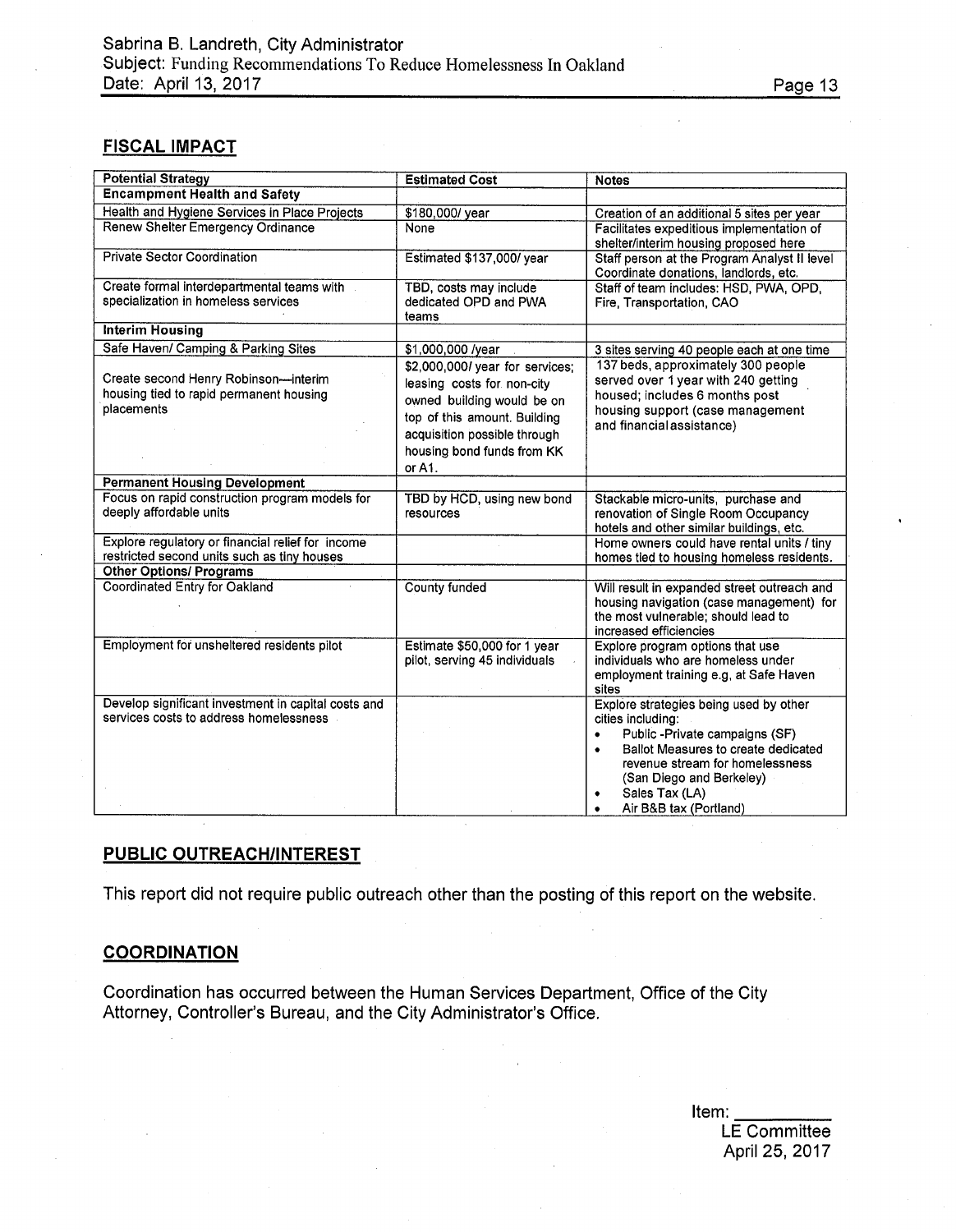## **SUSTAINABLE OPPORTUNITIES**

*Economic:* As noted in the report, all funds identified in this report are for the purpose of providing housing and services to the homeless to eliminate and prevent homelessness. Such outcomes are achieved through rapid rehousing assistance

*Environmental:* The provision of housing for at-risk and homeless persons is intended to address the environmental degradation caused by homeless families and individuals precariously housed or living on the streets.

*Social Equity:* The expenditure of these funds is targeted to the most vulnerable and at-risk populations in this City and is providing essential and basic human services, housing and support.

### **ACTION REQUESTED OF THE CITY COUNCIL**

Staff recommends that the City Council review and consider the potential strategies outlined in this staff report for funding in Council's FY 2017-19 biennial budget deliberations. The investments outlined are designed to relieve human suffering due to homeless, especially for those who must live unsheltered on streets.

For questions regarding this report, please contact Lara Tannenbaum, Community Housing Services, Acting Manager, at 238-6187.

Respectfully submitted,

**SARA BEDFORD** Director, Human Services Department

Prepared by: Lara Tannenbaum, Acting Manager

Attachment A-Modeling Levels of Need Attachment B- Definition of Housing Interventions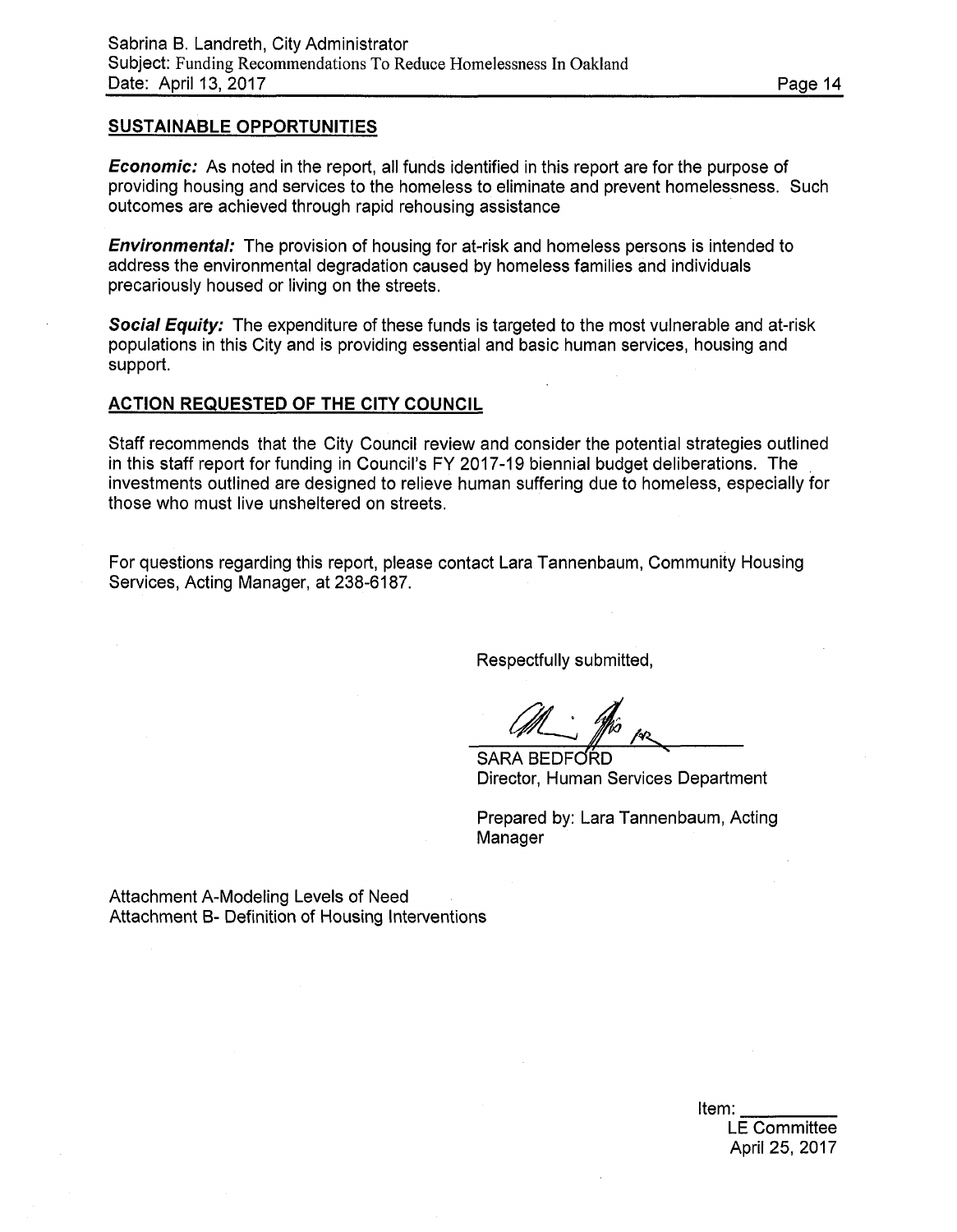#### Attachment A: Modeling the level of need among people experiencing homelessness in Oakland.

In the 2015 Point In Time Count for Oakland the total number of people experiencing literal homelessness (living on the streets, in shelters, in transitional housing) in Oakland was approximately 2200 individuals. Based on data from other communities around the country as well as from what we know in Oakland, we can roughly estimate that this breaks down to:

- 25% (550) of people are chronically homeless and have high levels of need. These are people who need significant levels of assistance to end their homelessness and are likely to need Permanent Supportive Housing (PSH)- housing that is both deeply affordable (20% AMI or below) and has permanent intensive services attached to each unit.
- $\bullet$  50% (1100) of people are medium need requiring significant assistance to end their homelessness through time limited interventions such as Transitional Housing or Rapid Rehousing (subsidy assistance) and intensive case management.
	- o We estimate that half of this population, or 550 individuals, will resolve their homelessness through these services,
	- o We estimate that the other half of this population, or 550 individuals, will require on going affordable housing (at 20%-80% AMI), but may not need on going intensive services
- 25% (550) of people are low need. These are people who may have recently become homeless, who have a work history and no disability, and who could be assisted to end their episode of homelessness through interventions such as move in assistance (deposit and first month's rent), short term Rapid Rehousing subsidies, employment support, or family reunification.

When the City receives the 2017 Point In Time numbers a more robust modeling will be developed including an analysis of who is entering into homelessness, what the levels of need are, and who is exiting homelessness.